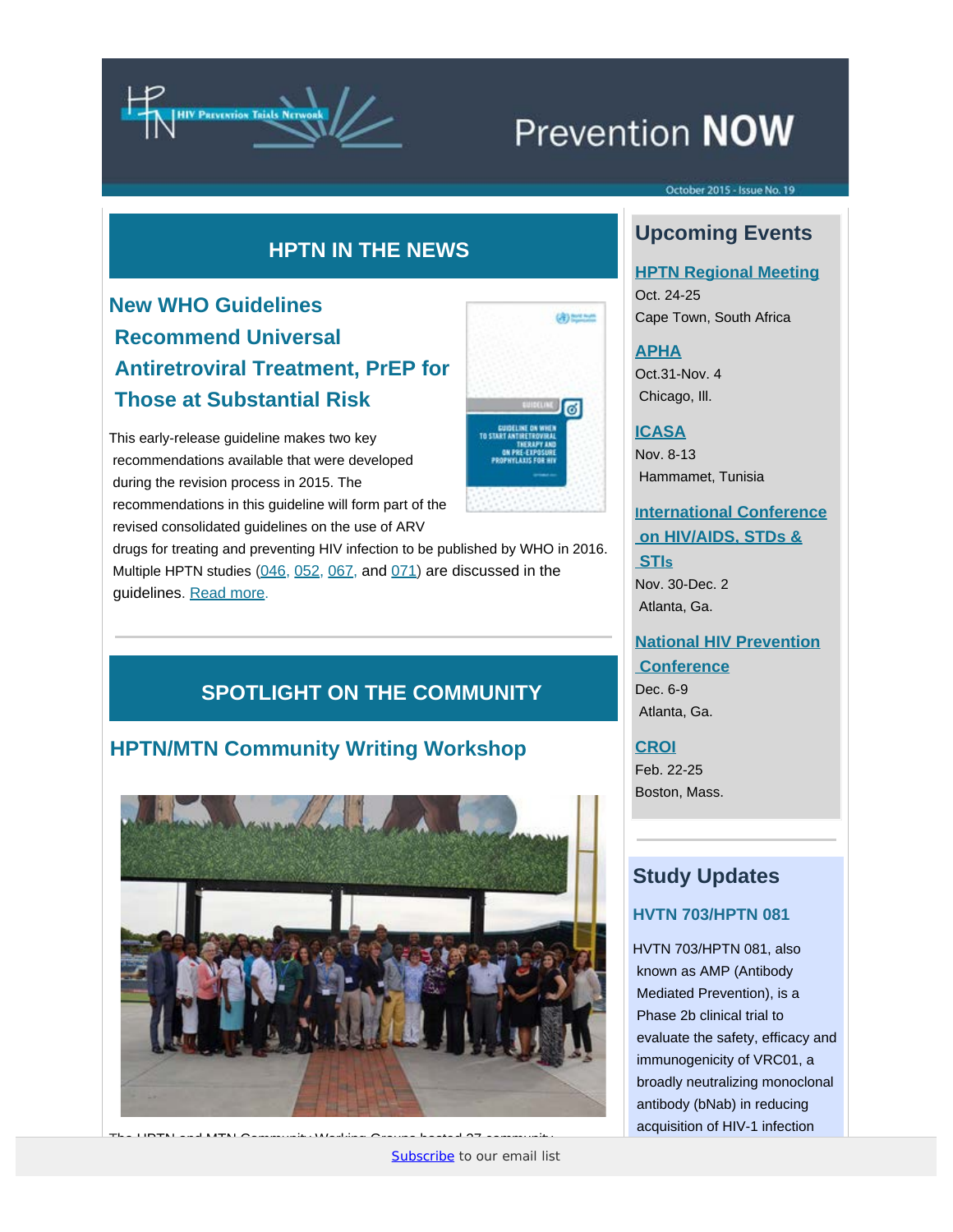360's Durham office for a weeklong writing workshop to enhance their manuscript writing skills. The workshop is expecting to produce 12 new manuscripts! Musonda Simwinga, who works on HPTN 071 in Zambia said the workshop taught him a lot. "I really learned that we need to tell the community engagement story to the rest of the world," he said. "And what better place to tell it (through our writing) because we are the frontline people in the community." [View photos](http://hptn.org/network_information/hptnnews/15/events.html).

### **SPOTLIGHT ON NETWORK MEMBERS**

### **Conversations With the HPTN**



**How did you first become involved with the HPTN?**

When I was at the Division of AIDS/NIAID (1988-1994), I co-wrote the RFA that resulted in the domestic and international HIVNET grants. Coming into academia, I was recused from working with HIVNET for several years to avoid conflict of interest. But when Ward Cates and Steve Self started to mobilize for a response to the new HPTN RFA, as a partial successor to HIVNET, they invited me to

 an organizational meeting in a scenic Chicago O'Hare airport conference room (no windows at all) and I was most pleased to accept this invitation! [Read more](http://www.hptn.org/network_information/hptnnews/15/conversations_sten.html).

# **HOT OFF THE PRESS**

Tieu HV, Liu TY, Hussen S, Connor M, Wang L, Buchbinder S, Wilton L, Gorbach P, Mayer K, Griffith S, Kelly C, Elharrar V, Phillips G, Cummings V, Koblin B, Latkin C, HPTN. 2015. [Sexual Networks and HIV Risk among Black Men Who](http://www.ncbi.nlm.nih.gov/pmc/articles/PMC4524662/)  [Have Sex with Men in 6 U.S. Cities](http://www.ncbi.nlm.nih.gov/pmc/articles/PMC4524662/). PLoS One 10:e0134085.

Chen I, Clarke W, Ou SS, Marzinke MA, Breaud A, Emel LM, Wang J, Hughes JP, Richardson P, Haley DF, Lucas J, Rompalo A, Justman JE, Hodder SL, Eshleman SH. 2015. [Antiretroviral Drug Use in a Cohort of HIV-Uninfected](http://www.ncbi.nlm.nih.gov/pubmed/?term=Antiretroviral+Drug+Use+in+a+Cohort+of+HIV-Uninfected+Women+in+the+United+States)  [Women in the United States: HIV Prevention Trials Network 064](http://www.ncbi.nlm.nih.gov/pubmed/?term=Antiretroviral+Drug+Use+in+a+Cohort+of+HIV-Uninfected+Women+in+the+United+States). PLoS One10:e0140074.

Magidson JF, Li X, Mimiaga MJ, Moore AT, Srithanaviboonchai K, Friedman RK, Limbada M, Hughes JP, Cummings V, Gaydos CA, Elharrar V, Celentano D, Mayer KH, Safren SA. 2015. [Antiretroviral Medication Adherence and Amplified](http://www.ncbi.nlm.nih.gov/pubmed/?term=Antiretroviral+Medication+Adherence+and+Amplified+HIV+Transmission+Risk+Among+Sexually+Active+HIV-Infected+Individuals+in+Three+Diverse+International+Settings)  [HIV Transmission Risk Among Sexually Active HIV-Infected Individuals in Three](http://www.ncbi.nlm.nih.gov/pubmed/?term=Antiretroviral+Medication+Adherence+and+Amplified+HIV+Transmission+Risk+Among+Sexually+Active+HIV-Infected+Individuals+in+Three+Diverse+International+Settings)  [Diverse International Settings](http://www.ncbi.nlm.nih.gov/pubmed/?term=Antiretroviral+Medication+Adherence+and+Amplified+HIV+Transmission+Risk+Among+Sexually+Active+HIV-Infected+Individuals+in+Three+Diverse+International+Settings). AIDS and Behavior.

Hendrix CW, Andrade A, Bumpus NN, Kashuba A, Marzinke MA, Moore A, Anderson PL, Bushman LR, Fuchs EJ, Wiggins I, Radebaugh C, Prince H,  The study is expected to begin in November. [Read more.](http://ampstudy.org/home#sthash.tY8afwCb.dpbs)

### **HPTN 082**

HPTN 082 is a prospective study that will assess PrEP acceptance, adherence, acceptability, and continuation among a cohort of 400 HIV negative women ages 16 to 25 at three sites in southern Africa. The study is expected to begin in 2016. [Read more](http://www.hptn.org/research_studies/Developing.asp).

### **HPTN 083**

HPTN 083 is a Phase 2B/3 double-blind randomized study that will assess the efficacy of quarterly injections of cabotegravir (CAB LA) for PrEP among 4,500 HIV-uninfected MSM and transgender women who have sex with men by comparing it with daily oral PrEP (FTC-TDF). The study is expected to begin in 2016 at research sites located in the Americas and Asia. [Read more](http://www.hptn.org/research_studies/Developing.asp).



#### **Follow us on social media**